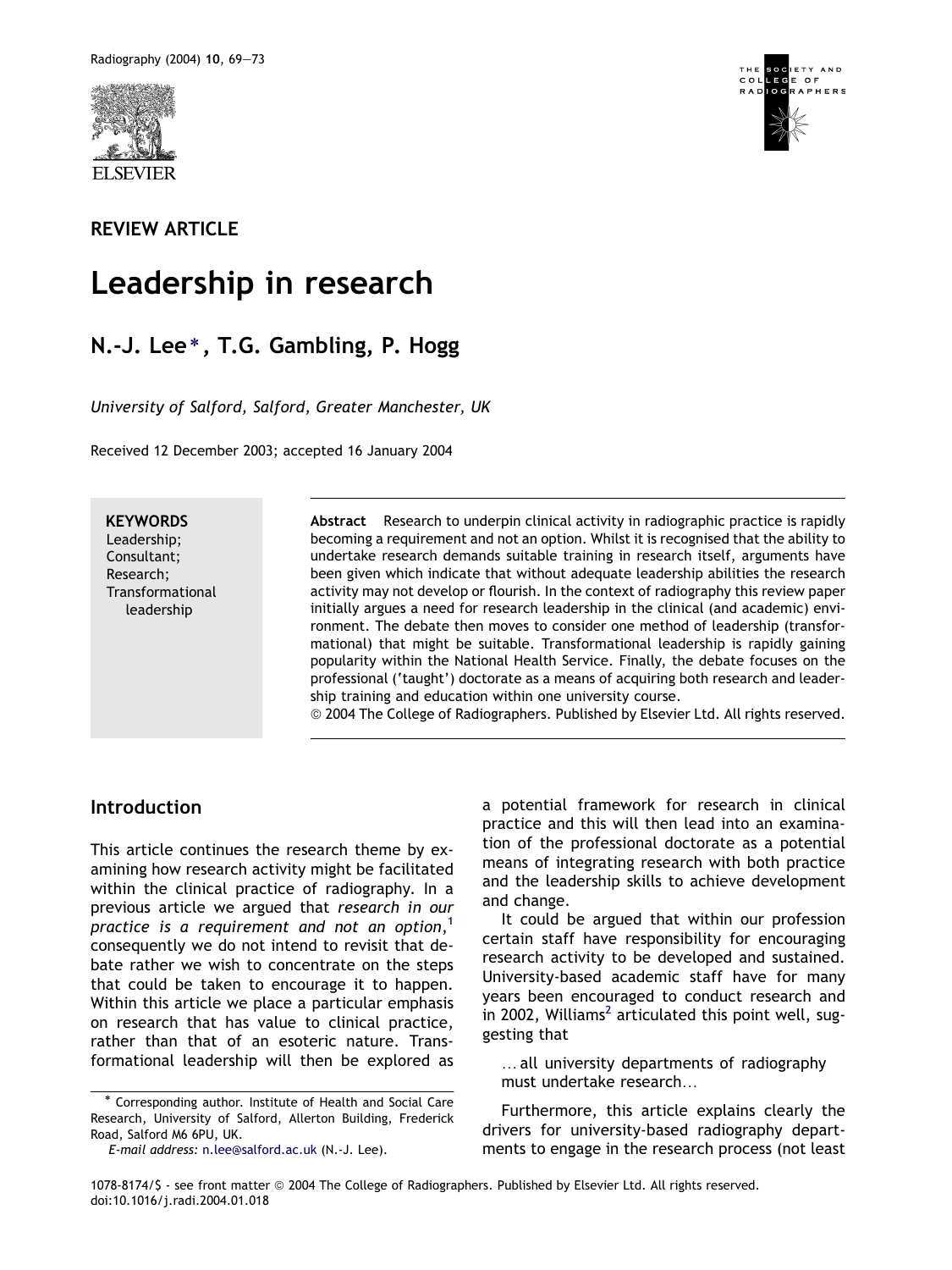because of the Research Assessment Exercise). However, Williams rightly continues to argue

... this is not to say that all staff must be active researchers, but it does mean developing mechanisms where potentially researchactive staff are protected and nurtured to develop their research capacity— (p. 199)

Two years on from Williams' article the principle that university-based radiography departments should engage in research continues to apply. University-based [radiographic] staff expect to see ''research'', or at the very least ''scholarly activity'' stated as an explicit requirement on their job description. Given that such staff need to develop (and sustain) a track record of research, often related to their practice area, many have engaged with clinical radiographers to achieve these goals. However, this is not a one way street of academic staff trying to engage clinical staff in research activity—clinical staff are acting as catalysts too.

Clinically-based research radiographers have been employed within the NHS for many years and anecdotally it appears they are increasing in number. In addition to this we are seeing new clinical roles for radiographers and in the context of research it is very likely that the consultant and advanced practitioner will have a research/ research leadership role.

The consultant radiographer is likely to play a pivotal role in promoting the clinical research agenda by providing leadership and/or engaging directly in the process itself. For instance Price and Paterson $3$  argue a strong case for consultant radiographers to have involvement with research and also its application in practice. This view is supported more recently in the Radiography Skills Mix report $4$ —this suggests that the training for radiography consultants could include leadership and also clinical research development skills. In today's health care environment training without purpose is not supported, clearly suggesting that the consultant will have training in research (and leadership) for application in their practice. The College of Radiographers<sup>[5](#page-3-0)</sup> also supports the opinion that the consultant radiographer will engage in the research process. Similarly there is an expectation that radiography advanced practitioners will demonstrate team leadership and also contribute to the evidence base. $4$  The process of contributing to the evidence base is normally achieved through engaging in research.

Recognising that a range of radiographic staff are likely to be expected to engage in research it is essential that they have the skills and confidence to discharge this responsibility. This article does not attempt to focus into the training required to conduct research. It does, as previously stated, attempt to outline how staff acquire the skills necessary to encourage the development of research activity. Once again, in the context of radiography, Williams<sup>[2](#page-3-0)</sup> has a valuable argument on how the research agenda should be taken forwards

The [radiographic] profession has also an urgent requirement for research leaders to take forward this agenda for change, since there is evidence to suggest that the absence of strong leadership is one of the key barriers to research success—  $(p. 199)$ 

The Higher Education Funding Council (for Eng- $\lambda^{6}$  $\lambda^{6}$  $\lambda^{6}$  supports this view. Leadership can therefore be seen as an essential ingredient for successful research activity. Consequently we shall now explore a leadership model (transformational) that is gaining importance within the National Health Service.'

## Transformational leadership $-a$ possible model for facilitating clinical research

To be a leader in the current health care arena requires an understanding of the personal qualities that are associated with effective leadership, an ability to analyse health care systems, and the skill to use this understanding to act strategically.

Traditionally leadership has been defined as an interactive phenomenon of transactions among leaders and followers. For example, Burns<sup>[8](#page-3-0)</sup> defined transactional leadership as occurring when one person takes the initiative to foster the exchange of something of value to another person. The leader and follower may have related purposes but are not necessarily connected by common goals. DePree<sup>[9](#page-3-0)</sup> described leadership as an art form that empowers people and contended that contemporary leadership may be simply viewed as a process of moving the self and others toward a shared vision that becomes a shared reality. The work of both Burns and Depree implies change management as a competence of leadership. However, this definition does not necessarily empower others to take forward leadership roles. This type of hierarchical leadership may stifle the growth of a profession by dictating a vision. Leaders need to help teams to develop and sustain a shared vision of the future evolution of the profession. The ability to empower others to share the dream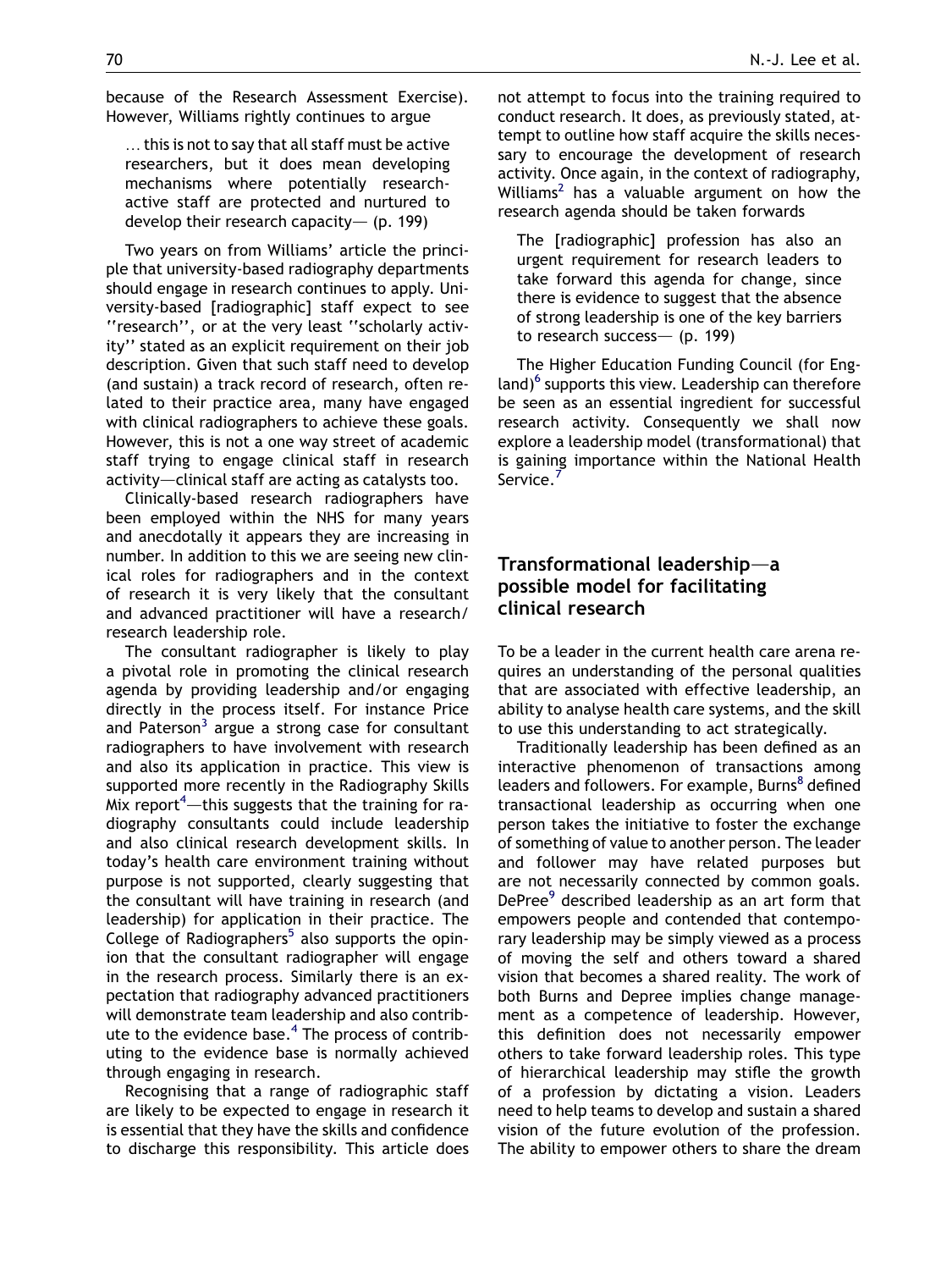and implement change is critical to the advancement of any discipline.

In 1998 Rabindra<sup>[10](#page-4-0)</sup> took this concept further and defined transformational leadership as a process whereby change occurs in which ''the purposes of the leader and follower become fused, creating unity, wholeness and a collective purpose''. Transformational leadership therefore occurs when people interact in ways that raise each other to higher levels of motivation and morality.

Surinder et al.<sup>[11](#page-4-0)</sup> describe transformational leadership as a style that motivates followers to perform to their full potential. A number of articles relating to nursing leadership have appeared in the USA literature, identifying the importance of transformational leadership, described as influencing changes in perceptions to achieve improve-ments in care.<sup>12–[14](#page-4-0)</sup> The focus is upon change from a traditional hierarchical structure to one that promotes an entrepreneurial spirit. Within the literature it is argued that nurses wishing to generate significant and lasting change must adopt this style. Transformational leaders create a culture that recognises everybody as a leader of something. They inspire staff towards a shared vision of some future state. Other characteristics include challenging, stimulating, enabling, developing trust and communicating. Transformational leaders require emotional intelligence, rationality, motivational skills, empathy and inspirational qualities, intellectual qualities and self-confidence in publicly disseminating findings. Thus it is implied that the transformational leader can alter the prevailing organisational culture and create a context that is more conducive to the integration of evidence and practice.

In essence successful transformational leadership is driven by a common goal or purpose and satisfies the needs of both leader and follower. The role of the follower is important and relevant to any discussions about leadership. Leadership may also be defined as being 'situationally dependent'. The radiographer (eg academic, consultant etc.) as a leader who has a vision of collaboration among health care team members may facilitate an atmosphere that supports individuals or followers in assuming the leadership role in various situations. They do not cease being a leader by empowering colleagues to appropriately assume a leadership role. In fact, this important approach may be an effective way of both sharing a vision and sharing power. Transformational leadership suggests that all staff should become a leader of something.<sup>[15](#page-4-0)</sup> Inclusion of all workers at every level of an organisation should ensure commitment and dynamism. Furthermore workers are more likely to participate in an organisation when they feel valued and have a choice.

Courses for the development of leadership skills are available to National Health Service staff,  $7,16$ some place a major emphasis on the transformational leadership model. An alternative to this would be to undertake a [university] award that allows for engendering both research and leader-ships skills and in 2003 Manning and Bentlev<sup>[17](#page-4-0)</sup> considered the value of 'taught' PhDs as a prerequisite for consultant radiographers. Furthermore, the United Kingdom Central Council for Graduate Education (UKCGE) describes the professional doctorate as an extension of the taught doctorate. The professional doctorate could potentially be a valuable means of integrating research with practice development, whilst developing and applying leadership skills. The next section explains what a professional doctorate is and why it might be a valuable award to hold for those wishing to have both leadership and also research skills.

### The Professional Doctorate—combining leadership and research training

The UKCGE identifies the Professional Doctorate<sup>[18](#page-4-0)</sup> as

a programme of advanced study and research which, whilst satisfying the University criteria for the award of a doctorate, is designed to meet the specific needs of a professional group external to the University, and which develops the capability of individuals to work within a professional context- $($ p. 62)

The Professional Doctorate has the same outcomes as the so-called 'traditional' PhD: expertise with research design and methods, originality, creativity and ultimately knowledge to satisfy peer review.[19](#page-4-0) However, there are additional elements. The Professional Doctorate is usually undertaken by professionals in the practice setting, in order to develop and apply knowledge and expertise to that area. There are resulting implications for other professional skills such as leadership, motivation and vision, which also have synergy with health modernisation. For example, the Department of Health has identified the need for professionals to engage in creative decision-making when dealing with the challenges of health care. Lifelong learning, interprofessional learning and collaboration, evidence based practice and practice development are key themes.  $20-23$  $20-23$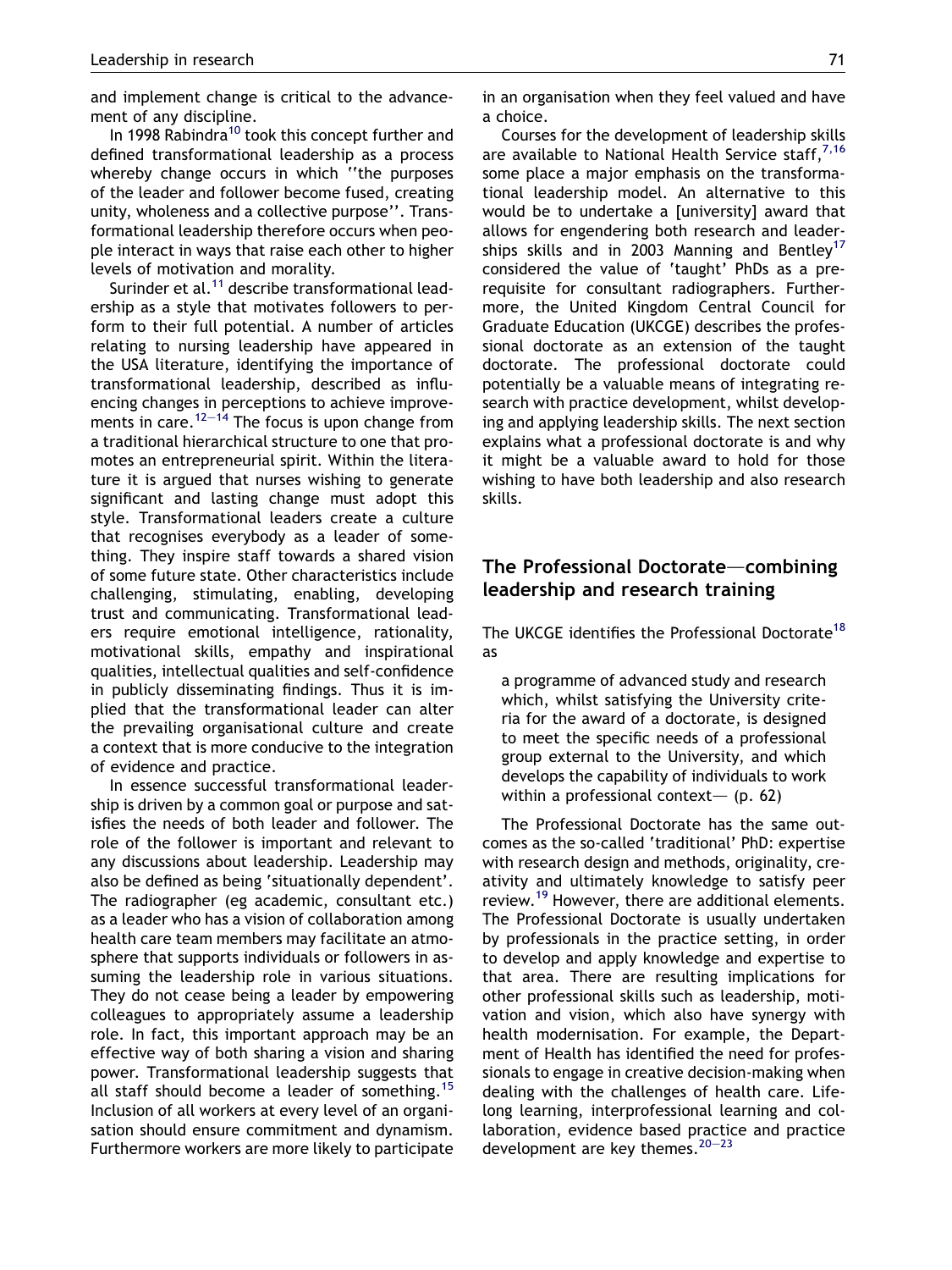<span id="page-3-0"></span>

Figure 1 Professional Doctorate outcomes associated with reclaiming leadership.

There is a focus on expanding health care practice, with the development of higher level roles for health professionals. The introduction of consultant roles is one example, as illustrated earlier. The application of learning and research to practice through the development of leadership can be illustrated by examining one Professional Doctorate which combines taught and research com-ponents (University of Salford<sup>[24](#page-4-0)</sup>). Through one modular theme, in this example, through the theme of 'reclaiming leadership', students are required to meet the outcomes identified in Fig. 1. Following students' critical analysis of the leadership literature individual student action planning will be used, to enable students to identify the professional and personal knowledge and skills for their strategic leadership. The skills will be developed and applied in practice through the student's focus on their practice based research activities, its development, application to the practice setting, in order to achieve effective change, or evaluation. There will then be a critical review of the processes in terms of learning and leadership and the outcomes of practice development. Throughout, student knowledge and support will be derived from small group learning, peer review and analysis, and masterclasses.

The above illustration has reviewed the potential to integrate education and research within practice, with explicit leadership development. It is this combination that could potentially be addressed through the Professional Doctorate. While the PhD, as established in the German tradition of Humboldt, addresses subject knowledge and methods, it does not necessarily address the additional skills for application and integration of re-search with practice. Booth and Satchel<sup>[25](#page-4-0)</sup> also suggest that [traditional] PhD students are likely to be academics or practitioners wishing to move into the academic setting, while PhD completion rates also give some cause for concern. The Cabi-net Office of Science and Technology<sup>[26](#page-4-0)</sup> also recommended that research training and development should be geared towards the needs of the wider business and social context, as opposed to meeting the needs of the academic community.

#### Summary

Academic and clinical radiographers are being required to engage in research activity that has value to practice. With suitable research training but without adequate training in leadership research activity may fail to flourish, consequently there is a need to have suitable leadership skills. Various models of leadership are available but the current model being supported within the National Health Service is transformational leadership. Whilst training courses exist in both research and leadership a way of combining both is through the professional doctorate. Whilst there are programmes of learning which focus on research or leadership or change management, it is suggested here that the professional doctorate offers one potential means to integrate these characteristics, with application to the clinical setting. The brief overview of contemporary health service modernisation given earlier implicitly suggests there is a need for programmes of learning to aid such integration and further develop the notion of lifelong learning and adaptation.

### References

- 1. Gambling T, Brown P, Hogg P. Research in our practice $-a$ requirement not an option: discussion paper. Radiography  $2003.9.71 - 6$
- 2. Williams P. Research, radiography and the RAE: lessons from the 2001 research assessment exercise. Radiography 2002;8:195-200.
- 3. Price RC, Paterson AM. Consultant practitioners in radiography-a discussion paper. Radiography 2002:8:  $97 - 106$
- 4. Department of Health. Radiography Skill Mix: a report on the four-tier service delivery model. 2003. Available from: <http://www.doh.gov.uk/radiography/>.
- 5. The College of Radiographers. Developing the business case for consultant radiographers. 2003. Available from: [http://www.sor.org/members/resources/buscons.pdf.](http://www.sor.org/members/resources/buscons.pdf) ISBN 1871101034; NB a password is required to access the on-line version.
- 6. Centre for Policy in Nursing Research, The Royal College of Nursing, Research Forum for Allied Health Professionals, and the Association of Commonwealth Universities. Promoting research in nursing and the allied health professions. Bristol: Higher Education Funding Council for England; 2001.
- 7. Greater Manchester workforce development confederation. Scoping exercise of national leadership initiatives-National Nursing Leadership Project. 2003. Available from: [http://www.gmconfed.org.uk/downloads/](http://www.gmconfed.org.uk/downloads/2003/core_projects/modernisation/scoping_document.pdf) [2003/core\\_projects/modernisation/scoping\\_document.pdf](http://www.gmconfed.org.uk/downloads/2003/core_projects/modernisation/scoping_document.pdf).
- 8. Burns JM. Leadership. New York: Harper Row; 1978.
- 9. Depree M. Leadership is an art. New York: Doubleday Currency; 1989.